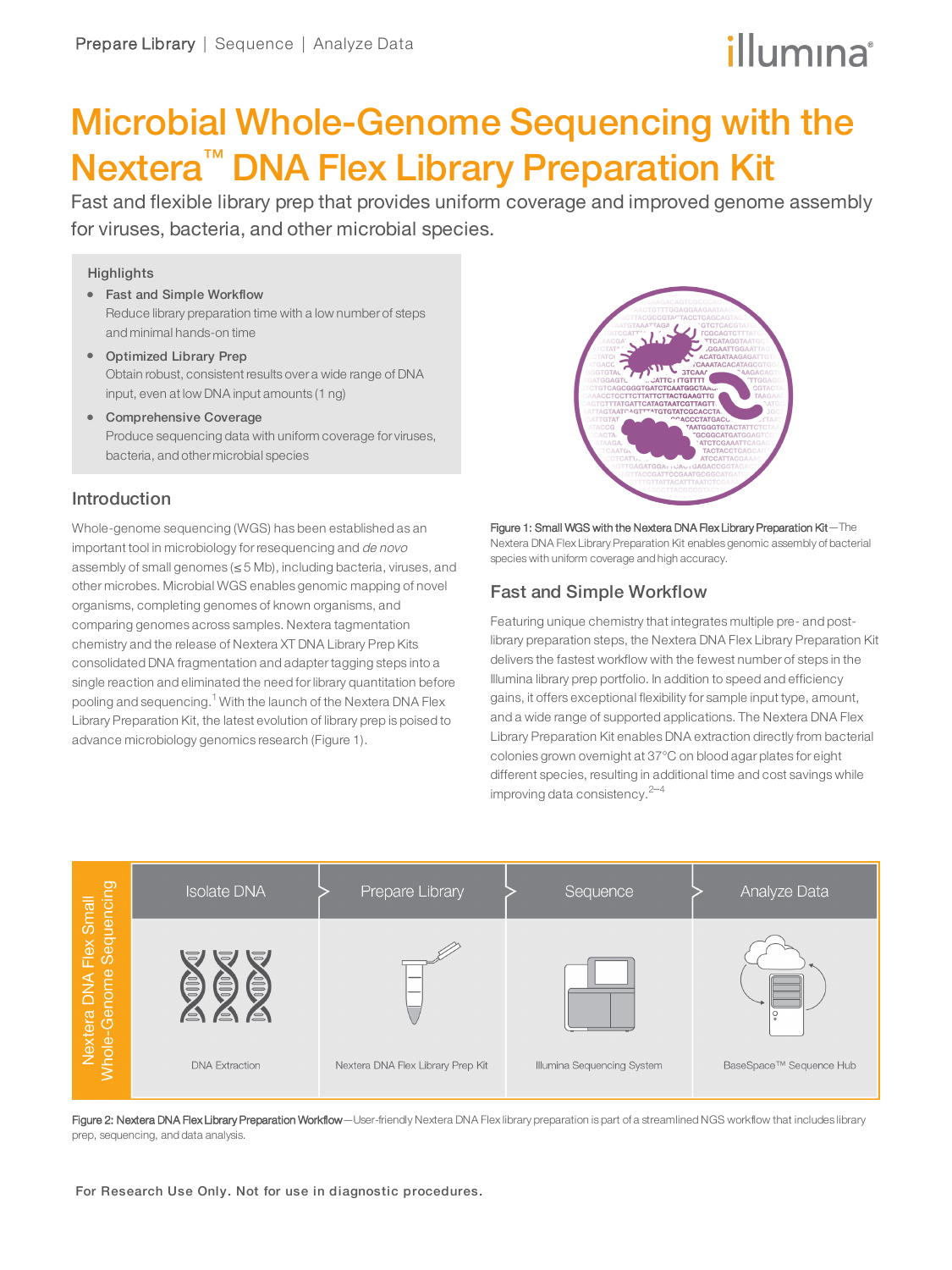Compatible with all Illumina sequencing systems, the Nextera DNA Flex Library Preparation Kit delivers the proven accuracy of Illumina sequencing by synthesis (SBS) chemistry, used to generate more than 90% of the world's sequencing data.\* As part of an integrated NGS workflow from library prep through sequencing and push-button data analysis in BaseSpace™ Sequence Hub (Figure 2), the Nextera DNA Flex Library Preparation Kit delivers reliable results for small WGS applications.

### Optimized Library Prep

A major advance in Illumina library prep chemistry and key feature of the Nextera DNA Flex Library Preparation Kit is On-Bead Tagmentation, which uses bead-linked transposomes (BLTs) to mediate simultaneous DNA fragmentation and the tagging of Illumina sequencing primers [\(Figure 3\)](#page-1-0).



Sequencing-Ready Fragment

<span id="page-1-0"></span>Figure 3: Nextera On-Bead Tagmentation Chemistry—(A) BLTs mediate tagmentation. (B) Reduced-cycle PCR amplifies sequencing ready DNA fragments and adds indexes and adapters. (C) Sequencing-ready fragments are washed and pooled.

On-Bead Tagmentation provides several significant advantages:

- Eliminates the need for quantitation of the initial DNA sample, across a wide DNA input range (100–500 ng), saving time and costs associated with DNA quantitation and normalization reagents, kits, and equipment.
- Eliminates the need for DNA fragmentation, saving time and costs associated with separate shearing instruments or enzymatic kits.
- l Eliminates the need forindividual library quantitation and normalization, across a wide DNA input range (100–500 ng), before pooling and sequencing.

On-Bead Tagmentation produces libraries with consistent insert sizes (~ 350 bp) over a wide DNA input range ([Figure 4\)](#page-1-1). This wide range of DNA input (1–500 ng) offers increased flexibility for varying sample types, including precious samples. This new chemistry delivers robust performance with DNA input amounts down to 1 ng. With ≥ 100 ng DNA input, the On-Bead Tagmentation reaction becomes saturated, leading to consistent, normalized yields ([Figure 5\)](#page-1-2). This normalized input range offers significant flexibility in the amount of input DNA used for Nextera DNA Flex library prep.



<span id="page-1-1"></span>



<span id="page-1-2"></span>Figure 5: Tagmented and Normalized Libraries—Beads become saturated at or near 100 ng, leading to normalized yield of tagmented DNA. Libraries were prepared with Human-NA12878 samples (Coriell Institute) using the Nextera DNA Flex Kit. Sequencing was performed on a MiSeq System (2 × 76 bp).

\*Data calculations on file. Illumina, Inc., 2015.

For Research Use Only. Not for use in diagnostic procedures.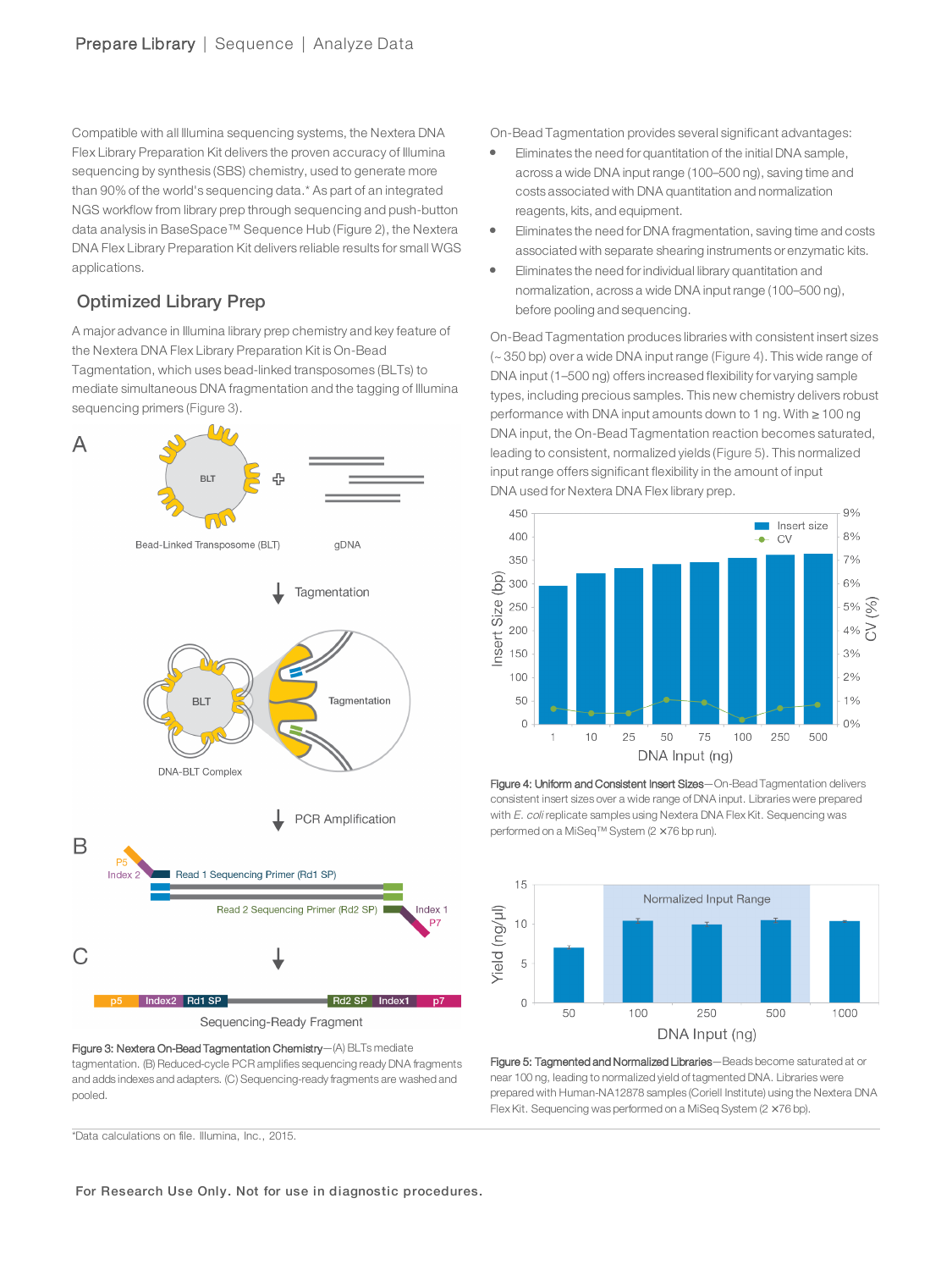### Comprehensive Coverage

To demonstrate the improved accuracy of Nextera DNA Flex library prep in the genome assembly of microbial organisms, varying amounts of input genomic DNA from up to eight different bacterial species were prepared with either the Nextera DNA Flex Library Preparation Kit or the Nextera XT DNA Library Preparation Kit. Libraries were sequenced using paired-end  $2 \times 150$  bp reads on the NextSeq™ 550 System.

### Staphylococcus aureus

| <b>Softing Grieged</b><br>Eitns: RStatiskorossAnvaSitsiAnvasRS06.fa                                  |                |
|------------------------------------------------------------------------------------------------------|----------------|
| CC Content IN: Window size: 10004                                                                    |                |
|                                                                                                      | 47.86          |
|                                                                                                      |                |
| = <sub>ال</sub> إناصة:المراجورةالمالميربى.ميرسيبرميرسيم.ميرسيسيريوريتاكسموسيستريل.م                  | 32.83          |
|                                                                                                      |                |
| User plot Staphulococoureurs/1905 serted coverage amenis. Nindow size: 10080-                        | 28.55          |
|                                                                                                      | caso           |
|                                                                                                      |                |
| طسميليين بالمقطعة الرجالى<br>بالراقيعية عنافات<br>الروابيون دي هم <mark>او رسوم نيز پر بنيج ب</mark> | 172.44         |
|                                                                                                      | 0.0            |
| User plot Staphulococoursemus LDS seriest coverage arteries Window size: 18000                       |                |
|                                                                                                      | 6800           |
|                                                                                                      |                |
|                                                                                                      |                |
|                                                                                                      | 258.42<br>QQ   |
| User plot Staph Accords arrows LIS served coverage arteries. Window size: 18000.                     |                |
|                                                                                                      | caso           |
|                                                                                                      |                |
| the contract of the contract of the contract of                                                      | <b>ALC: NO</b> |

### Pseudomonas aeruginosa



| Nothing selected                                                                                                    |  |
|---------------------------------------------------------------------------------------------------------------------|--|
| Ditry: Esperioristologyptts.rs                                                                                      |  |
| CC Carrier (N) Whoow Jize: 12004                                                                                    |  |
| naarloo Yihrooyii liitiipayoo irooti ad haraariisti Ampirisam Alufumpidol Paysaad Liba haraabahasamaadi Aqbibahaasa |  |
| User plot Elichartshipped 25405 seried soverage aments Window size: \$6000.                                         |  |
|                                                                                                                     |  |
| تتشغلب والمتشامسة والمتعز والمتأر واحتلامها الأقادي المتسمعة والمتحدث والتكاس والمتحادث والمارية فتناول والشامر     |  |

## Klebsiella pneumoniae **DUMAANA** للقطعين وأستقنع وأنقطان زعقاه ترقاهم وتصبيح ومتنا وتستطيع وتنقي ومقتمتها وأنهم أتعاد أنقص أتعلل فتناقص أوالتقارض Nextera XT (1 ng) Nextera DNA Flex (1 ng) Nextera DNA Flex (200 ng)

<span id="page-2-0"></span>Figure 6: Improved Uniformity of Coverage - The Nextera DNA Flex Library Preparation Kit achieves greater uniformity of coverage across different Grampositive and Gram-negative bacterial species, as compared to the Nextera XT DNA Library Prep Kit.

The Nextera DNA Flex Library Preparation Kit achieves greater uniformity of coverage across different Gram-positive and Gramnegative bacterial species, as compared to the Nextera XT DNA Library Prep Kit, particularly at low DNA input amounts ([Figure 6](#page-2-0)). Two additional measurements of genome assembly quality were used for comparison. N50 is defined as the minimum contig length needed to cover [5](#page-3-3)0% of the genome.<sup>5</sup> Generally, higher N50 values, ie, longer contigs on average, are indicative of better genome assembly. By extension, fewer contigs in an assembly is another indicator of quality, as a fewer number of longer contigs will result in higher accuracy than a higher number of smaller contigs. Libraries prepared from eight bacterial species with the Nextera DNA Flex Library Preparation Kit have higher N50 values ([Figure 7\)](#page-2-1) and fewer total numbers of contigs ([Figure 8\)](#page-2-2), compared to libraries prepared with the Nextera XT DNA Library Prep Kit. Together, these results support the superior performance of the Nextera DNA Flex Library Preparation Kit for microbial genome assembly, especially at low DNA input amounts.



<span id="page-2-1"></span>Figure 7: Comparison of Contig Length by Library Prep Kit-Libraries prepared with the Nextera DNA Flex Library Preparation Kit from eight different bacterial species and sequenced using paired-end  $2 \times 150$  bp reads on the NextSeq 550 System result in higher quality genome assemblies, compared to libraries prepared with the Nextera XT DNA Library Prep Kit, as measured by N50.



<span id="page-2-2"></span>Figure 8: Comparison of the Number of Contigs by Library Prep Kit-Libraries prepared with the Nextera DNA Flex Library Preparation Kit from eight different bacterial species and sequenced using paired-end  $2 \times 150$  bp reads on the NextSeq 550 System result in fewer numbers of contigs, resulting in higher quality genome assemblies, compared to libraries prepared with the Nextera XT DNA Library Prep Kit.